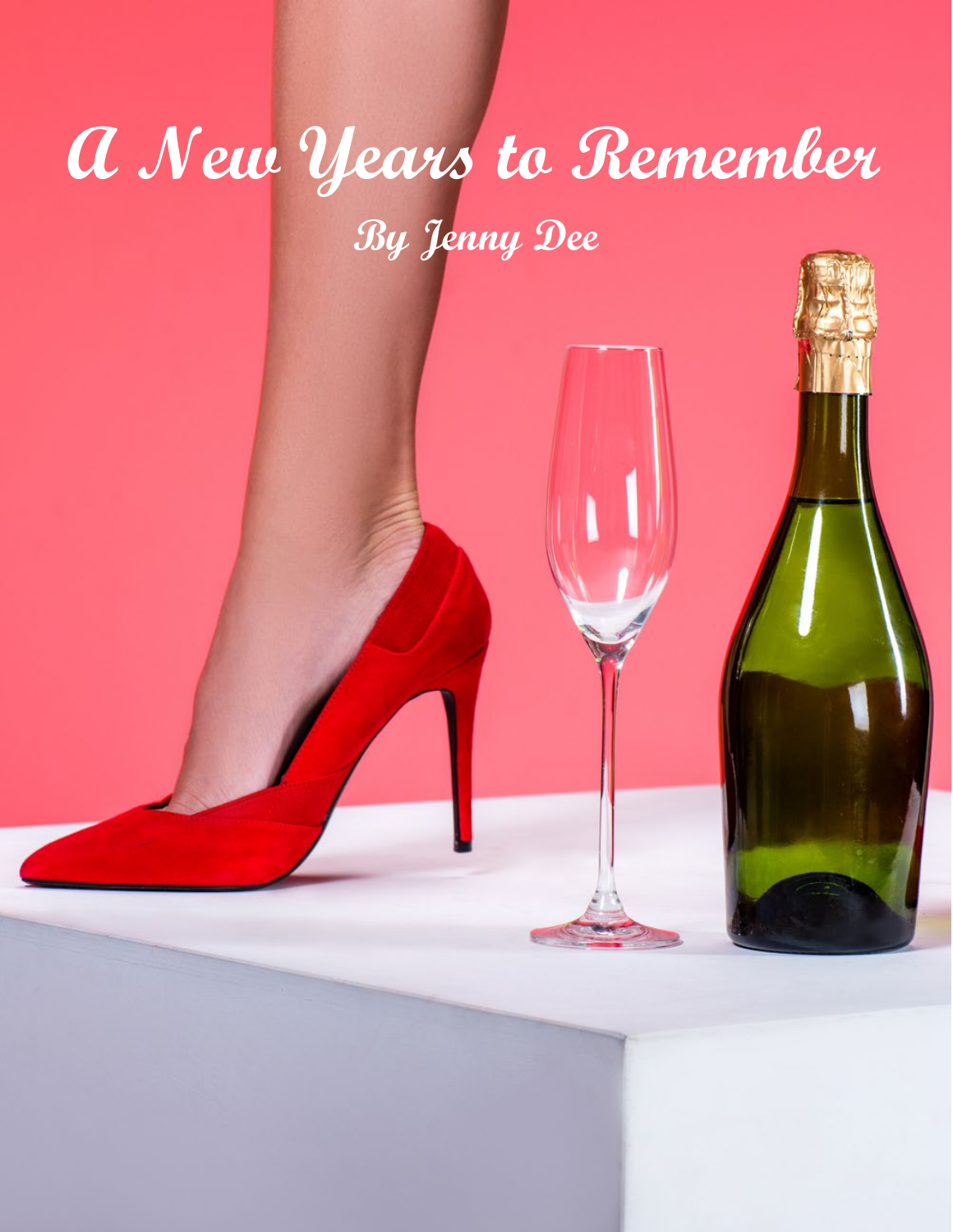A brand-new pair of hot, velvety red heels meant for dancing remain untouched in their original box, along with the matching slinky dress hidden in the deep recesses of my walk-in closet. How splendidly they had looked together against my olive skin, blonde tresses and long legs. How melancholy they looked now all tucked away.

Another year had come and gone. Another resolution wasted in the hopes that this year would be different; this year I would not ring in the new year alone.

One day to the big countdown, and I was facing the endless tradition of a chick flick in pajamas, toasting to the happy couple on screen as I dived into a box of chocolates that a well-meaning friend gave me for Christmas.

An array of dazzling attire and accessories awaited adoration, and there was nowhere to sparkle.

It was like Groundhog's Day—well, more like a repeat of Valentines Day in my case.

All my friends seemed to be coupled up with exciting plans that didn't include me as a third wheel. Nothing that I hadn't gotten used to over the years, but still: an invite would have been wonderful. Those shoes were meant to grace a dance floor!

I didn't want to be like those depressed people on New Years, but I was starting to wonder if my fate would ever change. Would I ever experience the fanfare of the time change outside of my four walls again?

Even though my solitary celebration became a pastime, I still enjoyed the concept of New Years. I liked the idea of waving goodbye to the last twelve months, remembering all the wonderful (and not-so-wonderful) moments, and then looking forward to what's yet to come. I even love to create a wistful new vision board for the year ahead, putting thought and positive energy into my latest dreams.

I've always been hopeful and excited as the clock struck midnight. Even as I counted down from ten alone in my house, I would remain optimistic that this coming year would be different.

As I resigned to making my big stay-at-home plans, scrolling though potential movie options, that's when I got the call that change my whole year.

One of my rare single girlfriends had decided to cancel a group trip she had planned. There may have been some behind-the-scenes drama with a few of the other trip-goers that she wanted to steer clear of—well, their loss became my winning wheel of fortune!